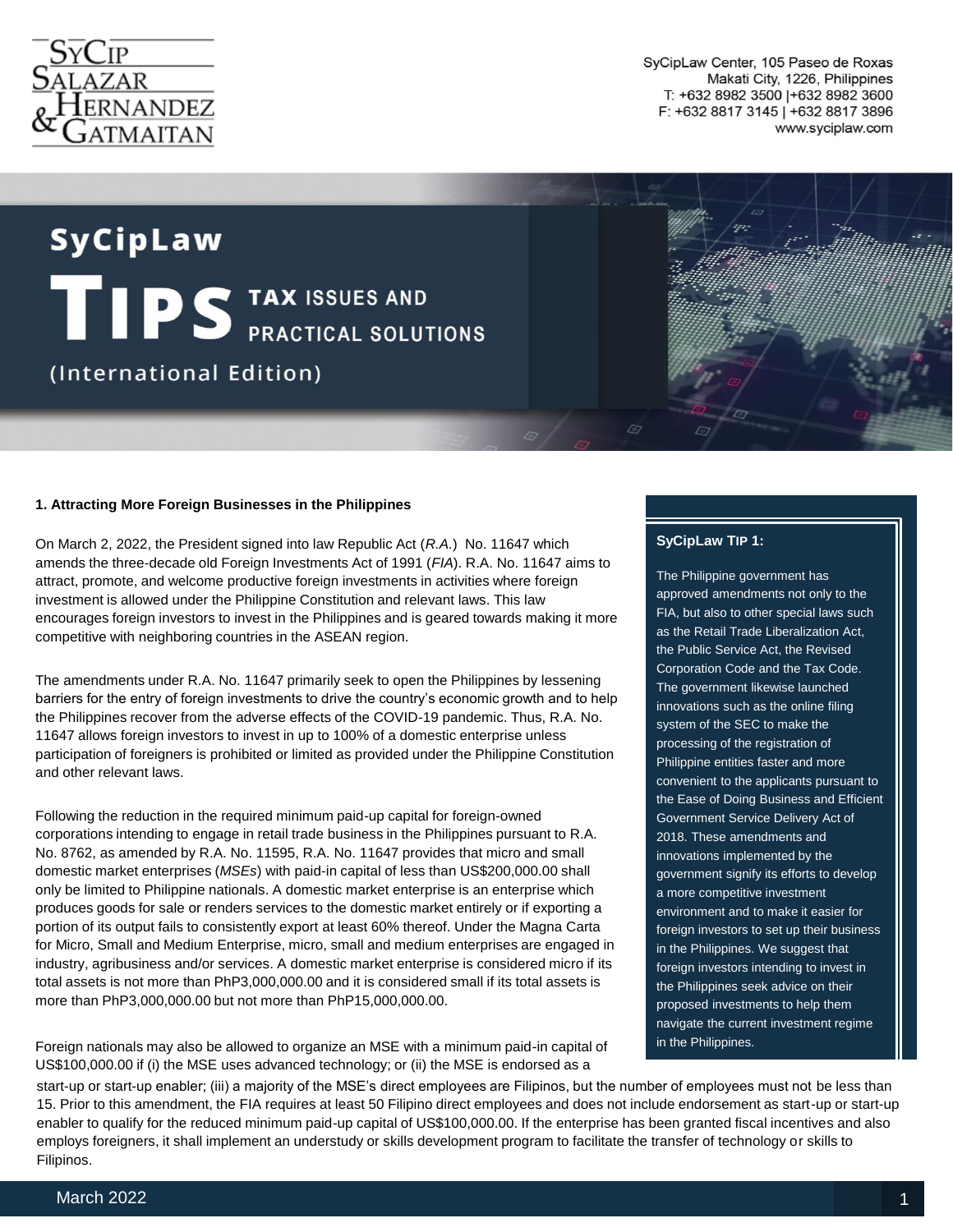# **SyCip Salazar Hernandez SyCip Salazar Hernandez & & Gatmaitan Gatmaitan**

**Managing Partner:** Hector M. de Leon, Jr.

#### **Tax Department Head:** Carina C. Laforteza

#### **Tax Department Partners:**

Carlos Roberto Z. Lopez Ramon G. Songco Benedicto P. Panigbatan Russel L. Rodriguez Ronald Mark C. Lleno Hiyasmin H. Lapitan Leah C. Abutan John Christian Joy A. Regalado Ma. Patricia B. Paz-Jacoba Joanna Marie O. Joson Maria Viola B. Vista Maria Christian C. Ortua-Ang

**Of Counsel:** Rolando V. Medalla, Jr.

**Special Counsel:** Catherina M. Fernandez

#### **Tax Department Senior Associates:**

Austin Claude S. Alcantara Mark Xavier D. Oyales Camille Angela M. Espeleta-Castillo Kristina Paola P. Frias Hailin D.G. Quintos-Ruiz Renz Jeffrey A. Ruiz

#### **Tax Department Associates:**

Spencer M. Albos Diana Elaine B. Bataller Kevin Joseph C. Berbaño Roman George P. Castillo

**Editor:**

Ronald Mark C. Lleno (Partner)

#### **Contributors:**

Carina C. Laforteza Benedicto P. Panigbatan Russel L. Rodriguez Ronald Mark C. Lleno Joanna Marie O. Joson Maria Viola B. Vista Maria Christina C. Ortua-Ang Austin Claude S. Alcantara Diana Elaine B. Bataller Paolo Gabriel P. Bautista Dece Christine C. Fulache Patrice Jane L. Romero

#### **Coordinators:**

Marie M. Ingcoco Angelita O. Dizon

For more information regarding the issuances discussed in this briefing, please contact: Carina C. Laforteza cclaforteza@syciplaw.com

Foreign investors are likewise allowed to invest in, and own 100% of, export enterprises, provided that the products and services do not fall within the Lists A and B of the Foreign Investment Negative List. Export enterprises that are registered with the Board of Investment (*BOI*) must submit required reports to ensure its compliance with the BOI's export requirements. Non-compliance with the BOI's requirements will subject the export enterprise to a compliance order from the Securities and Exchange Commission (*SEC*) or the Department of Trade or Industry to reduce its sales to the domestic market to not more than 40% of its total production and risk of cancellation of its business registration in the Philippines.

R.A. No. 11647 also establishes the Inter-Agency Investment Promotion Coordination Committee (*IIPCC*), a body that integrates all promotion and facilitation efforts to encourage foreign investments in the country. The IIPCC is mainly responsible for the development of a comprehensive and strategic medium-and-long-term Foreign Investment Promotion and Marketing Plan (*FIPMP*) consistent with the strategic investment priorities plan under the National Internal Revenue Code, as amended (*Tax Code*). The FIPMP is designed to coordinate all investment plans and programs under the BOI, Philippine Economic Zone Authority (*PEZA*), other IPAs, local government units, and other agencies. This function is consistent with the main purpose of creating IIPCC, which is to ensure an integrated and uniform approach to manage foreign investments.

# **2. Does the rule on the amortization of VAT paid on capital goods with acquisition cost exceeding One Million Pesos apply also to claims for refund of unutilized input VAT or does it apply only when the input VAT is creditable against output VAT?**

In *Taganito Mining Corporation v. Commissioner of Internal Revenue* (G.R. No. 216656, April 26, 2021), the Supreme Court ruled that if the purchase or importation of depreciable goods are directly attributable to zero-rated sales, and their acquisition cost exceeds P1,000,000.00, the amortization rule applies without distinction as to whether (i) the input value-added tax (*VAT*) will be credited against the output VAT or (ii) if the input VAT will be refunded in the case of zero-rated transactions with no output tax from which input tax may be credited against.

In interpreting Sections 110 and 112(A) of the Tax Code, the Supreme Court explained that a law must not be read in truncated parts; its provisions must be read in relation to the whole law. Construing the provisions together, if the purchase or importation of depreciable goods are directly attributable to zero-rated sales, and their acquisition cost exceeds P1,000,000.00, the amortization rule applies. According to the Supreme Court: *"other than the hairsplitting distinction and play on words, petitioner did not present a convincing argument for the piecemeal construction of Section 110 (B). Petitioner cannot be allowed to select and choose which provisions apply to benefit its purpose."* 

#### **SyCipLaw TIP 2:**

The case emphasizes that being statutory in nature, a taxpayer's right to refund depends on the limitations provided by law. The burden of proof is upon the claimant to prove the factual basis of its claim as tax refunds are strictly construed against the taxpayer.

Notably, under the Tax Reform for Acceleration and Inclusion (*TRAIN*) Law, the amortization of input VAT on purchased or imported capital goods will no longer apply beginning January 1, 2022. Therefore, starting this year, the related input VAT on capital goods may be fully recognized outright and be claimed as input tax credits against output tax during the month when the capital goods are purchased or imported, regardless of whether the aggregate acquisition cost in a calendar month exceeds One Million Pesos. As the law does not distinguish, the deletion of the amortization rule should also apply to claims for refund of unutilized input VAT.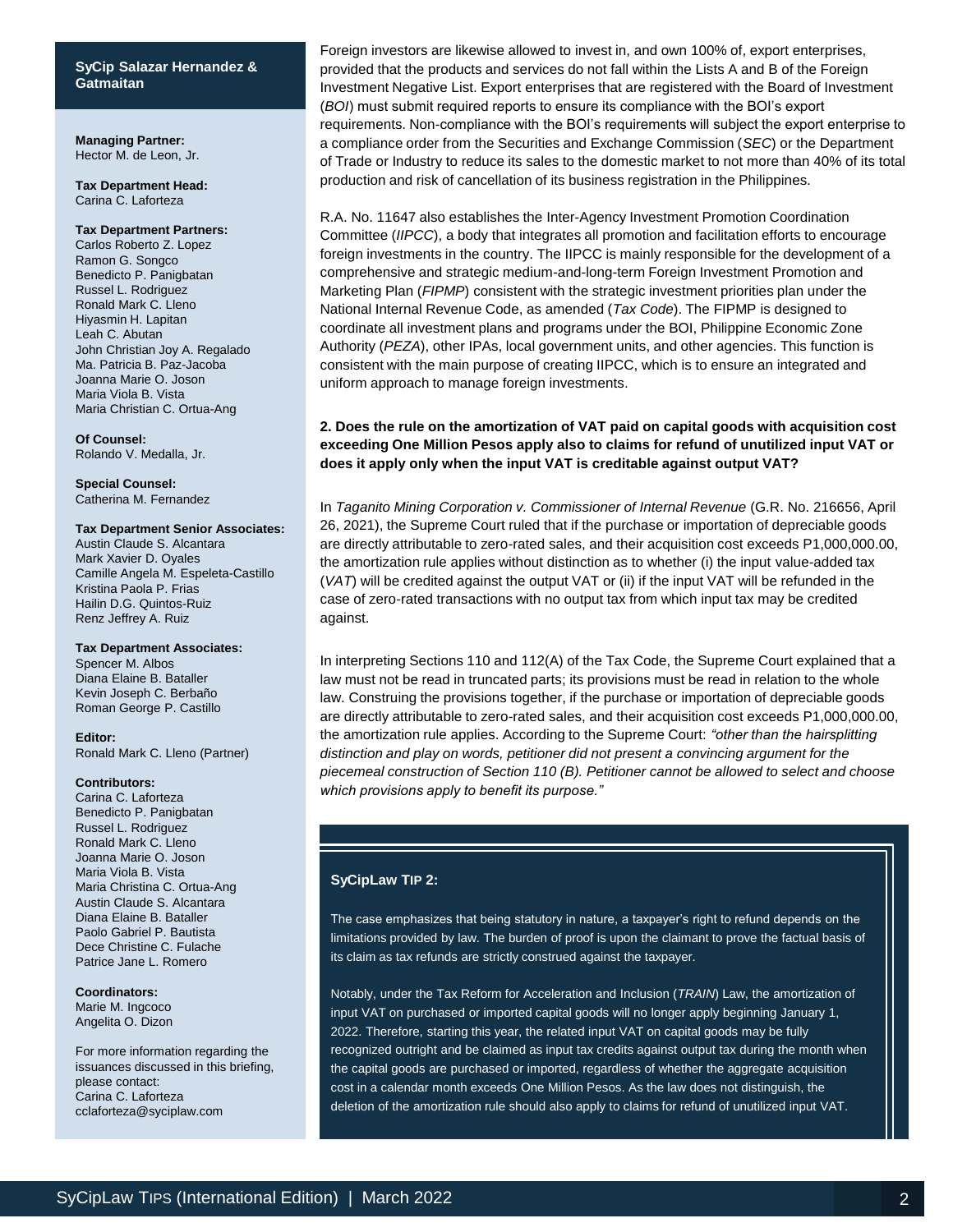The Supreme Court upheld the decision of the Court of Tax Appeals (*CTA*) that there was nothing in the law which states that the amortization rule applies only when the input VAT is creditable against the output VAT. The law did not qualify that the amortization rule does not apply to claims for refund or applications for tax credit certificate. Since the law did not distinguish, the amortization of input VAT also applied to claims for refund or tax credit of unutilized input VAT such that unamortized input VAT may not yet be ripe for refund.

Moreover, as discussed by the Supreme Court, the 60-month amortization of input tax under Section 110 (A) only delays but does not permanently deprive a taxpayer from crediting the input tax. Such provision was upheld as a valid limitation to the right of crediting input tax against output tax pursuant to "executive economic policy and legislative wisdom."

# **3. Can a decision of the Regional Trial Court in a case for the determination of the respective shares in local business taxes of two municipalities encompassing a corporation's power plant facilities be decided on appeal by the Court of Appeals?**

No. In *Municipality of Villanueva vs. Steag State Power, Inc.,* (G.R. No. 214260, May 3, 2021)*,* the Supreme Court held that the subject matter of the complaint before the Regional Trial Court (*RTC*) is the correct local business taxes that may be imposed against the corporation, as such, the court which has the authority to review the ruling of the RTC is the CTA.

Section 7 of R.A. No. 9282, otherwise known as the Law Creating the CTA, explicitly provides that a review of the decision of the RTC regarding local taxes should be filed before the CTA. Therefore, the appeal lodged by the Municipality of Villanueva in the case before the Court of Appeals was wrong. Since no proper appeal or petition for review is filed to question the correctness of the decision of the RTC, it has become final and executory.

# **SyCipLaw TIP 3**:

A judgment rendered by a court without jurisdiction is null and void and may be attacked anytime. It creates no rights and produces no effect. Hence, taxpayers must always be careful in choosing the proper forum – bearing in mind that a decision of a court or tribunal without jurisdiction is a total nullity.

# **4. In a transaction involving the sale of land, may parties stipulate who between the buyer and the seller will bear the burden of paying the relevant taxes relating to the sale's execution and registration?**

Yes. In *Domato-Togonon v. Commission on Audit* (G.R. No. 224516, July 6, 2021), the Supreme Court ruled that the parties may decide on who between them would bear all the expenses of the sale's execution and registration. However, such an agreement must be stipulated in their contract. Otherwise, the general rule is that the seller must bear all the expenses.

In this case, the heirs of Plomillo (*Seller*) sold a parcel of land to the Local Government of Koronadal City (*City Government*). The parties agreed to a price of PhP22,000,000.00, provided that the City Government shoulders all the expenses of the execution and registration of the sale. However, the agreement to shoulder all such expenses did not appear in the Deed of Absolute Sale. Rather, the agreement was merely mentioned in a Resolution passed by the City Government. Thus, the Commission on Audit (*COA*) issued a notice of disallowance for the payment of the expenses, including, among others, capital gains tax, documentary stamp tax, estate tax, and local transfer taxes. Concerned individuals from the City Government appealed this notice of disallowance. However, the COA Legal and Adjudication Office and the COA itself denied the appeal.

The Supreme Court upheld the COA's decision to issue the notice of disallowance.

Article 1487 of the Civil Code provides that "[t]he expenses for the execution and registration of the sale shall be borne by the vendor, unless there is a stipulation to the contrary." Here, the Deed of Absolute Sale did not have any stipulation on the expenses for the sale's execution and registration being shouldered by the buyer. Thus, the Seller must bear the expenses.

Among the expenses involved in the transaction are capital gains tax, documentary stamp tax, and local taxes on transfer of real property. The Supreme Court stated that capital gains tax "is regarded as a tax on passive income and is therefore the seller's liability, not the buyer['s]." With respect to documentary stamp tax, the liability to pay falls on any of the parties; however, "when one of them enjoys exemption from paying documentary stamp taxes, the liability falls on the other party who is not tax-exempt." Meanwhile, the local taxes on transfer of real property are likewise for the seller's account.

# **SyCipLaw TIP 4:**

When parties enter into transactions involving the sale of land, they must clearly indicate in their contract (*i.e.* in the deed of absolute sale) who between the buyer and the seller would bear the expenses of the sale's execution and registration, such as, among others, documentary stamp tax, and local taxes on transfer of real property. Absent any stipulation in the contract, the seller must bear all the expenses of the sale's execution and registration.

Syciety and the syciety of the syciety of the syciety of the syciety of the syciety of the syciety of the syciety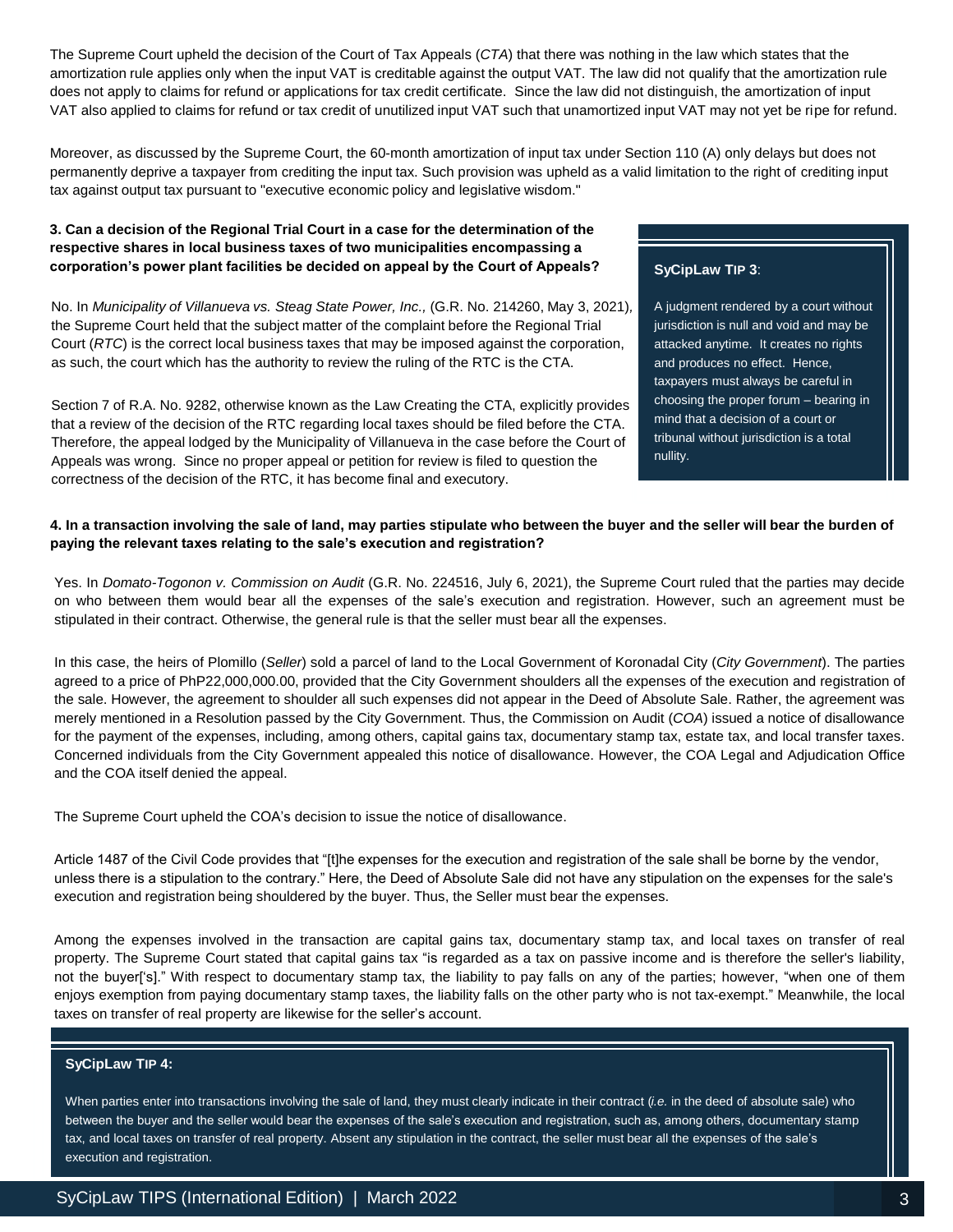Accordingly, absent any contrary agreement in their contract, the Sellers are duty bound to pay the taxes, fees, or charges relating to the transfer of real property. Moreover, the Supreme Court held that any agreement to shoulder transfer expenses must appear in the contract itself, such as the Deed of Absolute Sale, and cannot be embodied in a Resolution passed by the City Government since this is contrary to the Local Government Code's (*LGC's*) limitation on the taxing power of local governments. Thus, the COA was correct to issue a notice of disallowance with respect to the amounts that the City Government paid relating to the taxes, fees, and charges in the subject transaction.

However, the decision did not rule on whether, as a matter of law, the local government could have validly assumed payment of taxes had the contract explicitly provided for the same. Section 133 (o) of the LGC prohibits the local governments from imposing "taxes, fees or charges of any kind on the National Government, its agencies and instrumentalities, and local government units." In this case, the Supreme Court made a statement to the effect that "[t]he prohibition under Section 133 (o) cannot be circumvented by entering into a contract and assuming responsibility for the payment of taxes and fees. What cannot be legally done directly cannot be done indirectly." This casts doubt on whether the local government, if a party to a contract of sale involving a parcel of land, can properly assume the burden of paying the relevant transfer taxes. However, this portion of the decision may be considered as *obiter dictum,* which are statements that are not necessary to resolve the issue at hand, and are not considered as binding precedent.

# **5. May the court impose civil liability for a violation of Section 255 of the Tax Code, as amended, based on the computation of deficiency taxes in the absence of an assessment from the Commissioner of Internal Revenue?**

Yes. In *People of the Philippines v. Rebecca S. Tiotangco* (CTA EB Crim. No. 080 [CTA Crim. Case Nos. O-599, O-601, O-603 and O-604], February 3, 2022), the CTA ruled that civil liability may be imposed even without an assessment from the Commissioner of Internal Revenue (*CIR*).

In this case, Tiotangco was charged with violating Section 255 of the Tax Code for her failure to supply correct and accurate information in her Quarterly VAT Returns. A complaint was filed against her before the Department of Justice (*DOJ*), and it included a computation of the alleged deficiency VAT. The CTA First Division absolved Tiotangco of her civil liabilities, but convicted her for three counts of violating Section 255 of the Tax Code. Section 255 provides that any person who willfully fails to pay the taxes, make the tax return, keep record, or supply correct and accurate information, or withhold or remit taxes withheld, or refund excess taxes withheld on compensation, shall be punished by a fine of not less than PhP10,000.00 and suffer imprisonment.

# **SyCipLaw TIP 5:**

Taxpayers should endeavor to provide correct and accurate information in their tax returns to avoid violating Section 255 of the Tax Code. Note that a taxpayer can still be held liable for civil liabilities even without an assessment from the Bureau of Internal Revenue (*BIR*), on top of the penalties provided in Section 255 of the Tax Code.

A motion for reconsideration of the decision is currently pending.

CTA decisions, while persuasive, do not become the law of the land, unlike decisions of the Supreme Court.

On appeal, the prosecution asserted that the CTA First Division erred when it ruled that an assessment is necessary before civil liability may be imposed and that the computation of unreported income cannot be used as basis for the determination of the said civil liability.

The CTA *En Banc* ruled that an assessment is not necessary before the civil liability of Tiotangco may be imposed. Even without the assessment, the CIR, upon the filing of the criminal action against Tiotangco, already acceded to the computation and amount of VAT liabilities as reflected in the complaint. It is clear in Section 222(a) of the Tax Code that a proceeding in court for the collection of tax may be filed without an assessment in case of a false return.

However, the CTA *En Banc* ruled that while an assessment is not necessary before the civil liability may be imposed, it is still incumbent upon the prosecution to provide competent evidence on which the amount of such liability may be based. Here, the CTA *En Banc* found that the computations are not sufficient to determine Tiotangco's civil liability as the computations were mere estimates and included other taxable periods not included in the criminal action. Thus, the CTA *En Banc* ruled that the absence of a precise computation prevented it from imposing civil liability.

# 6. May a landowner of the lot, where the warehouse building was constructed by the lessee without the former's knowledge **and consent, be held liable for the taxes of the building?**

No, if it is evident that the land and the warehouse building are separately identifiable properties and pertain to different owners. In Leticia V. Lim v. Office of the City Treasurer of Dumaguete, et. al (CTA EB No. 2056 [CBAA Case No. V-42-2018], February 22, 2022), the CTA *En Banc* ruled that the person liable for tax delinquency is generally the owner of the property.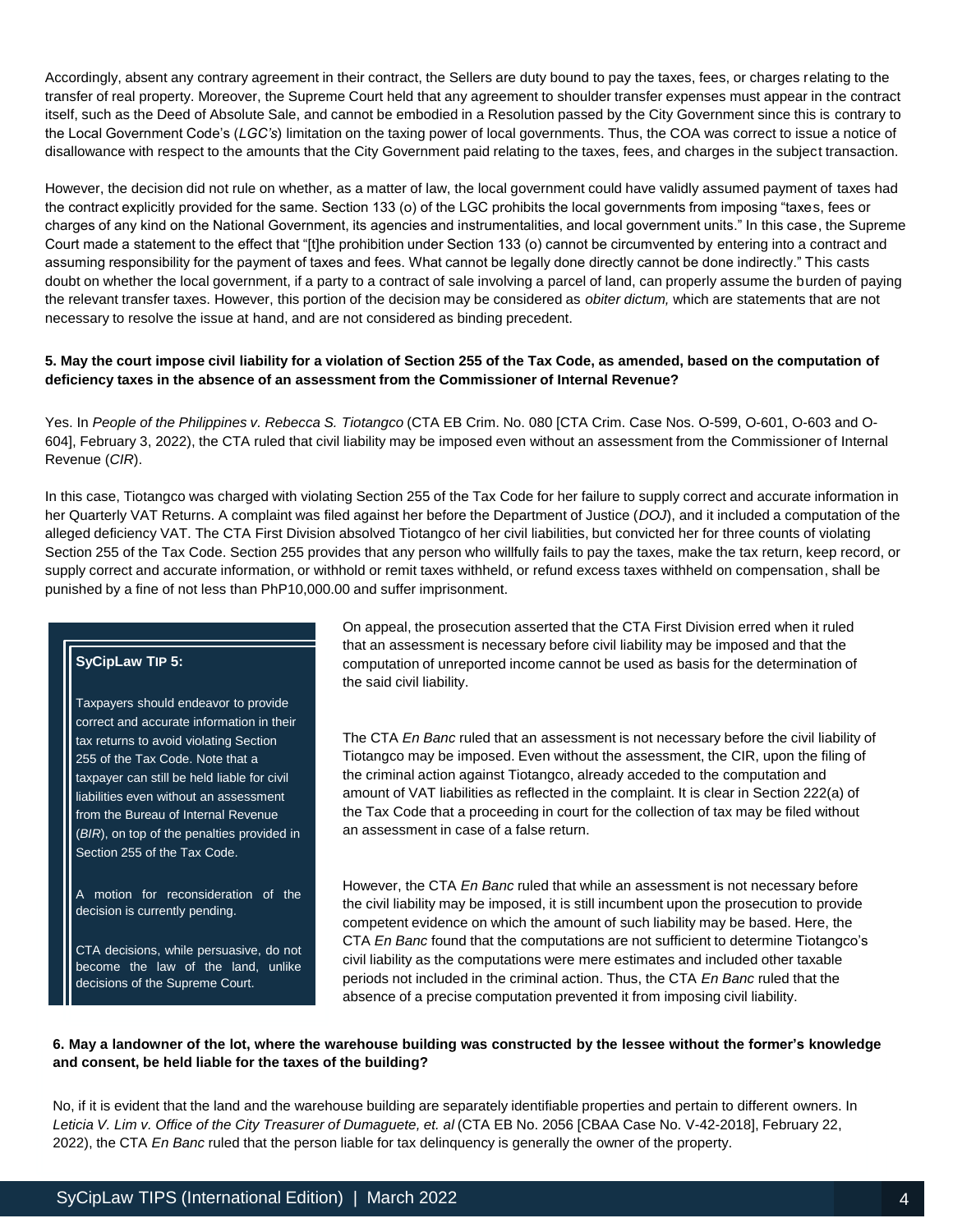In this case, Lim is an owner of the land which was leased to Cheng Lei Ti (*Cheng*). The latter constructed a warehouse building on Lim's land. The City Treasurer issued a Notice of Delinquency in the name of Cheng for the unpaid real property taxes (*RPT*) on the warehouse building. Lim paid Cheng's RPT liability under protest and then filed a claim for refund or tax credit. The application was denied by the City Treasurer and the Local Board of Assessment Appeals on appeal.

The CTA *En Banc* ruled that Cheng, as the owner of the warehouse building, is liable for the RPT as "[i]t is well settled that in real estate taxation, the unpaid tax attaches to the property." It is evident that the land and the warehouse building are separately identifiable properties and may therefore pertain to different owners. Thus, the determination of the owner of the warehouse building is in order. In this case, while it is undisputed that Lim is the owner of the land where the warehouse building was erected, the case records is bereft of any indication that Lim similarly owns the warehouse building. The facts of the case support the finding that Cheng is the owner of the warehouse building and, thus, he is liable for the RPT.

However, the City Treasurer is not obliged to refund the real property taxes paid by Lim. The Supreme Court, in *National Grid Corporation of the Philippines vs. Ofelia M. Oliva, in her official capacity as the City Treasurer of Cebu* (G.R. No. 213157 and 213158, August 10, 2016), held that a person, who has an interest in the payment of RPT and who paid the RPT liabilities of another, should demand a refund, not from the City Treasurer, but from the person on whom the amount of taxes redounded to his/her benefit. The Supreme Court cited Article 1236 of the Civil Code in *National Grid Corporation of the Philippines*. It provides that "[w]hoever pays for another may demand from the debtor what he has paid, except that if he paid without the knowledge or against the will of the debtor, he can recover only insofar as the payment has been beneficial to the debtor."

Here, Lim is the owner of the land where the warehouse building was constructed, and he has an interest in the payment of the RPT thereon. The City Treasurer is bound to accept Lim's payment of the unpaid taxes due on the subject warehouse building. Thus, guided by the pronouncement in *National Grid Corporation of the Philippines*, Lim's payment of the RPT on the subject warehouse building made Cheng indebted to Lim. Accordingly, Lim's remedy is to demand reimbursement from Cheng, and not to seek a refund from the City Treasurer.

#### **SyCipLaw TIP 6:**

Lessors of land should inform their lessees that if the latter constructs a building thereon, the latter will be liable for the payment of the RPT of the building. If the lessors need to pay the RPT, they must demand reimbursement from their lessees. The appropriate provisions for this should be included in the lease agreement to protect the interests of the lessor.

CTA decisions, while persuasive, do not become the law of the land, unlike decisions of the Supreme Court.

# **7. Work-around procedures and guidelines in relation to the implementation of the TRAIN Law amendment to the Amortization of Input VAT on Purchases or Importations of Capital Goods**

# **SyCipLaw TIP 7:**

VAT taxpayers should take note of the guidelines under RMC 21-2022. While the VAT declaration forms have not been updated, VAT taxpayers can already apply the new rule under Section 110(A)(2) of the Tax Code effective January 1, 2022 and should observe the BIR's guidelines on how to fill up the relevant information in the VAT declaration forms to avoid confusion in the input VAT treatment.

Prior to the TRAIN Law, Section 110(A)(2) of the Tax Code provides that the input tax on goods purchased or imported for use in trade or business should be spread evenly up to 60 months (if the estimated useful life of the capital good is 5 years or more) if the aggregate acquisition cost for such goods, excluding the VAT, exceeds PhP1,000,000.00. With the amendments under the TRAIN Law, the amortization of the input VAT is allowed only until December 31, 2021 and taxpayers with unutilized input VAT on capital goods purchased or imported are now allowed to apply the same as scheduled until fully utilized.

However, notwithstanding the effectivity of the amendment starting January 1, 2022, the Quarterly and Monthly VAT Declaration forms (BIR Form Nos. 2550Q and 2550M pertaining to, respectively) have not yet been revised to reflect the changes in the treatment on the input VAT on the purchases or importations of capital goods.

3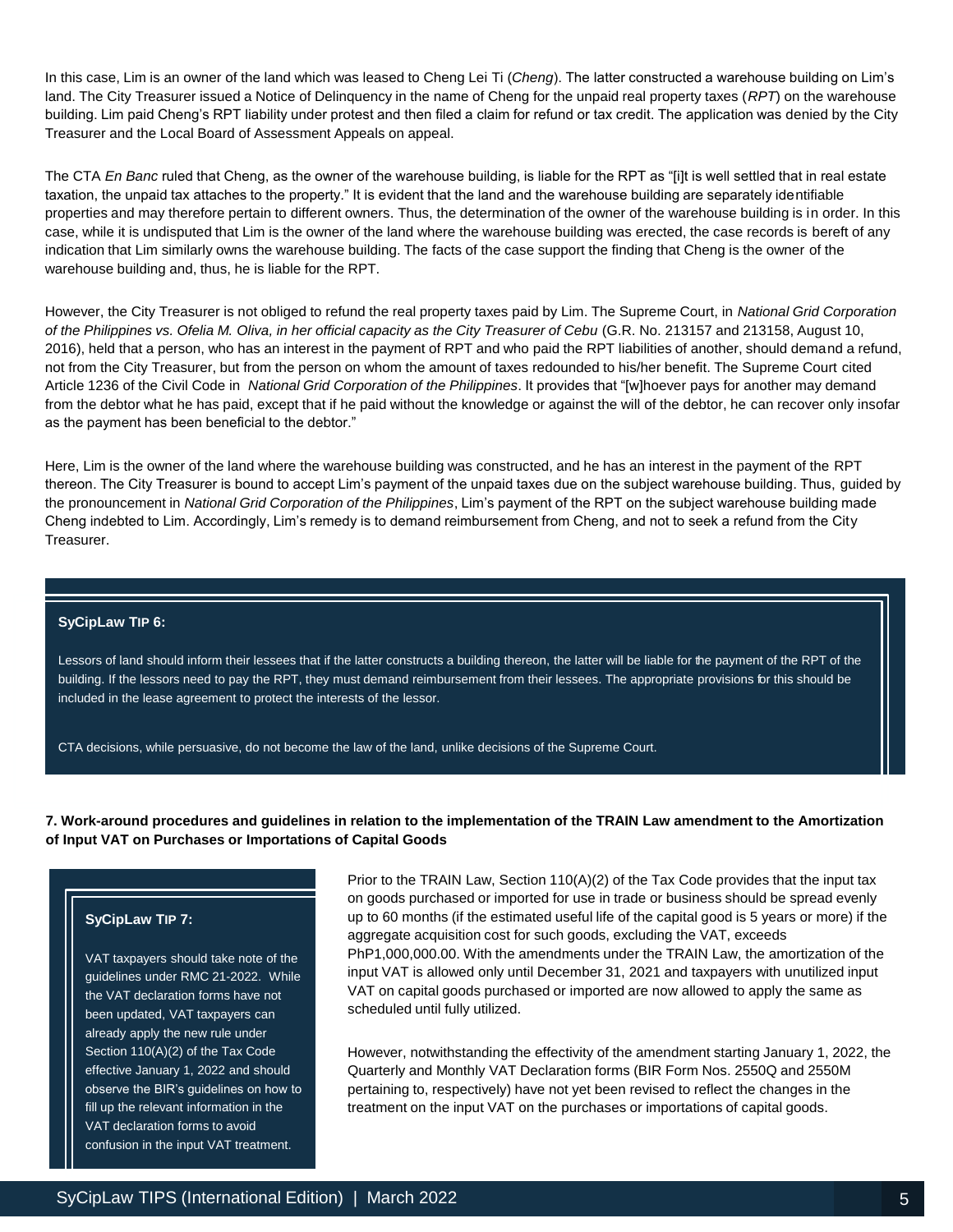Thus, the BIR issued Revenue Memorandum Circular (*RMC*) No. 21-2022 to guide taxpayers in filing the said VAT declaration forms under the new rules. RMC No. 21-2022 illustrates how the taxpayers should fill in the information in the schedules to the VAT declaration forms, as well as guidance to taxpayers using the forms under the Electronic Filing and Payment System and eBIR system which automatically computes the balance of the input VAT to be carried over to succeeding periods.

RMC No. 21-2022 provides that for purchases or importations of capital goods made before January 1, 2022, the taxpayer must continue to fill out Schedule 3(B) under BIR Form Nos. 2550Q and 2550M to allow such taxpayer to amortize the unutilized input VAT until full utilization thereof. However, if the purchased or imported capital good is sold or transferred within 5 years or prior to the exhaustion of the amortizable input tax, the entire unamortized input tax can be claimed as input tax credits during the month or quarter when such sale or transfer was made.

# **8. Effect of continuing the Work-From-Home Arrangement on the Fiscal Incentives of Registered Business Enterprises in the Information Technology-Business Process Management Sector**

On August 2, 2021, the Fiscal Incentives Review Board (*FIRB*) adopted Resolution No. 19-21 which allows all registered business enterprises (*RBE*) in the Information Technology-Business Process Management (*IT-BPM*) sector to continue implementing work-from-home (*WFH*) arrangements as a temporary measure to support the recovery of registered business enterprises during the COVID-19 pandemic until March 31, 2022 without adverse effects on their fiscal incentives, subject to the following conditions:

- (a) employees under a WFH arrangement shall not exceed 90% or 75%, as the case may be, of the total workforce of the RBE;
- (b) equipment (i.e., laptops or computers) of the RBE outside the ecozone should not exceed the number of its employees under WFH arrangement;
- (c) posting of bond for all equipment situated outside the ecozone;
- (d) required revenue from export shall still be maintained; and
- (e) compliance with reportorial requirements and site inspection, as may be required by the FIRB or IPA.

Prior to the expiration of the period allowing WFH arrangements for the IT-BPM enterprises, the PEZA requested the FIRB for an exemption of its IT-BPM enterprises from the conditions imposed under FIRB Resolution No. 19-21. However, the FIRB denied PEZA's request for exemption under FIRB Resolution No. 23-21 and provided that non-compliance with the conditions under FIRB Resolution No. 19-21 will result in the suspension of the income tax incentive applied to the revenue corresponding to the month of non-compliance.

The BIR then issued RMC No. 23-2022 setting out the procedure for compliance and the computation of the income tax due from non-compliant RBEs. The non-compliant RBEs must pay income tax at the rate of 25% or 20% on the taxable net income during the months of non-compliance. The non-compliant RBEs must voluntarily make the income tax payments. In the absence of any voluntary payments or if the voluntary payments are not sufficient, the non-compliant RBEs may be subjected to an audit.

On March 31, 2022, PEZA issued an advisory informing all registered enterprises under the direct supervision of the Zone Office-NCR that wish to avail of the 70% onsite and 30% WFH arrangement starting April 1, 2022 to submit a letter request to the Office of the Director General no later than April 8, 2022.

# **SyCipLaw TIP 8:**

IT-BPM enterprises that wish to continue availing themselves of tax incentives granted under their registration with the IPAs may have no choice but to comply with the 100% onsite directive of the FIRB. Tax incentives are construed strictly against the taxpayer; thus, the taxpayer must prove that it has satisfied all conditions necessary to avail itself of the tax incentives that have been granted to it. While the PEZA appears to support the adoption of a hybrid work arrangement by granting a letter of authority (*LOA*) allowing registered IT-BPM enterprises to continue implementing WFH arrangements, it remains to be seen if the BIR will view the adoption of the 70- 30 work arrangement as noncompliance with the FIRB Resolution Nos. 19-21 and 23-21 despite a LOA issued by PEZA. On February 21, 2022, the FIRB issued Resolution No. 003-22 denying PEZA's request to operate under WFH arrangement without the 10% onsite requirement until September 12, 2022. IT-BPM enterprises may have practical and business considerations to continue implementing a WFH set up, the current law and regulations require the enterprises to conduct their activities within the boundaries of the economic zones where they are located in order to be entitled to tax incentives. A change in the law has to be considered in order to allow RBEs operating in economic zones or freeport zones to implement alternative work arrangements that will not affect their fiscal incentives.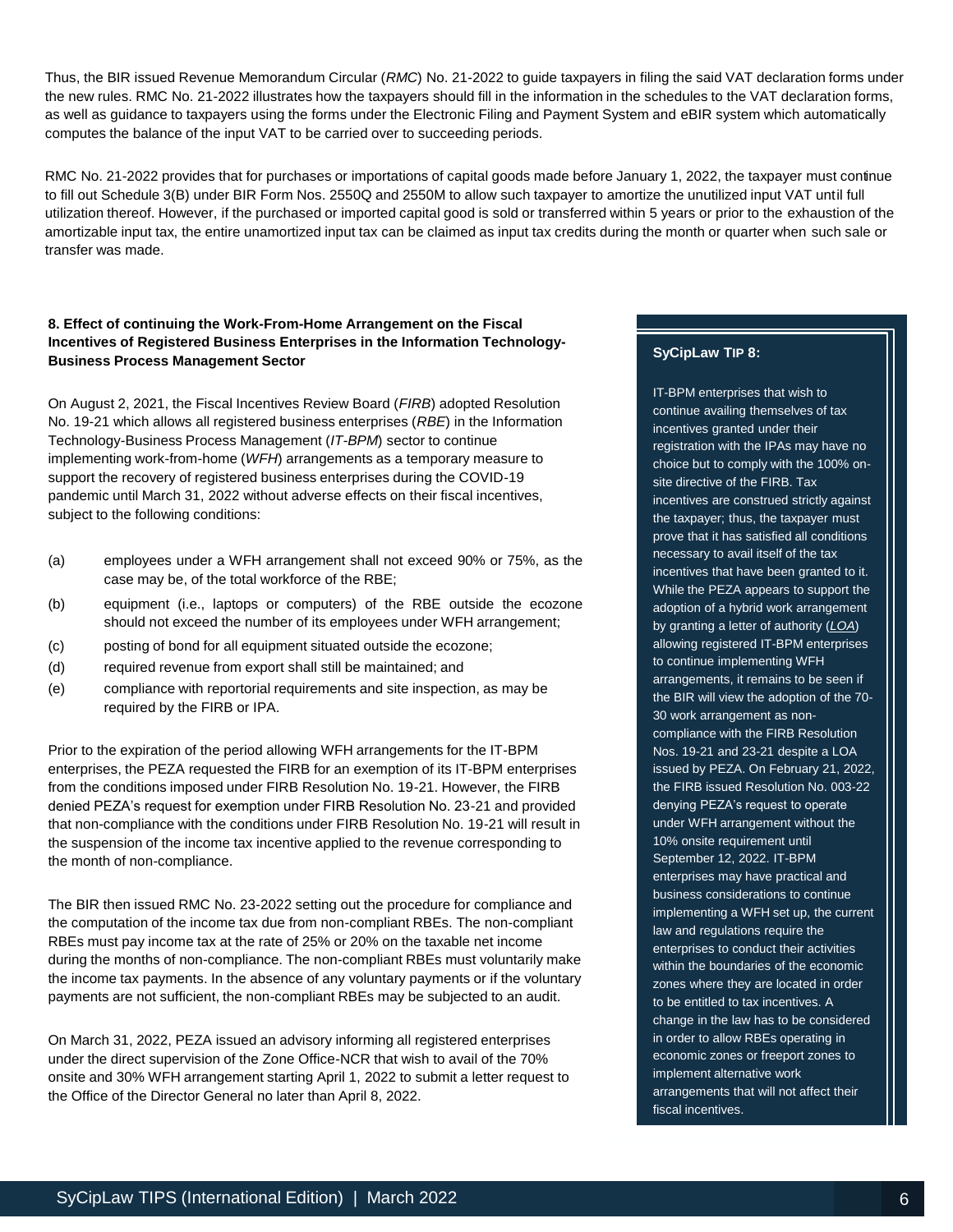# **9. Clarifications on Revenue Regulations No. 21-2021 on VAT zero-rated transactions under the CREATE Act**

Prior to the Corporate Recovery and Tax Incentives for Enterprises (*CREATE*) Act, the Philippines adhered to the cross-border doctrine where Ecozones and Freeport zones are considered as foreign territories, even if they are situated within the Philippines. In effect, the sale of goods and services by a VAT-registered seller to registered enterprises in Ecozones and Freeport zones are treated as constructive export subject to 0% VAT. However, in RMC No. 24-2022, the BIR declared that the cross-border doctrine has been rendered ineffectual and inoperative for VAT purposes under the CREATE Act. This confirms the BIR's position on whether the cross-border doctrine will still apply notwithstanding that economic zones and freeport zones are recognized and managed as separate customs territories under the law creating them and such provisions were not repealed by the CREATE Act.

Based on current law and regulations, only goods and services that are directly and exclusively used in the registered project or activity of RBEs qualify for VAT zero-rating on local purchases.

#### *Direct and exclusive use*

Under Revenue Regulations (*RR*) No. 21-2021, "direct and exclusive use in the registered project or activity" refers to "raw materials, supplies, equipment, goods. packaging materials, services, including provision of basic infrastructure, utilities, and maintenance, repair and overhaul of equipment, and other expenditures directly attributable to the registered project or activity without which the registered project or activity cannot be carried out." RMC No. 24-2022 further clarified that expenses for administrative purposes are excluded from the definition and that registered export enterprises should adopt a method for allocating local purchases between those used in the registered export enterprise's registered project or activity and for administrative purposes. If the local purchases are used in both the registered export enterprise's registered project or activity and for administrative purposes and the proper allocation cannot be made, the local purchase will be subject to the 12% VAT.

RMC No. 24-2022 also defined the term "*other expenditures"* as costs that are indispensable to the project or activity which include expenses that are necessary or required to be incurred depending on the nature of the registered project or activity of the export enterprise. The RMC expressly mentions that services for administrative expenses such as legal, accounting, and other related services are not considered expenses directly attributable to and exclusively used in the registered project or activity.

We note that, similar to the definition of "direct and exclusive use" in the amendment to the implementing rules of the CREATE Act, RMC No. 24-2022 also uses the term "directly attributable" to describe what is meant by other expenditures that are "directly and exclusively used" in a registered export enterprise's registered project or activity. The use of the term "directly attributable to and exclusively used" appears to be less restrictive than the term "direct and exclusive use" and could cover a broader range of expenditures. However, we note that the term "attributable" is not found in the CREATE Act. Thus, it is still not clear how the BIR will view the VAT treatment of local purchases during audit if a registered export enterprise claims that a local purchase of goods or services is VAT zero-rated since it is directly attributable to its registered project or activity.

# **SyCipLaw TIP 9:**

Registered export enterprises and their suppliers may still have concerns regarding the implementation of the changes to the VAT incentives brought about by the TRAIN Law and the CREATE Act with the issuance of RMC No. 24-2022. Registered export enterprises would likely wish to be able to avail themselves of the VAT incentive and may be more inclined to argue that an expenditure qualifies for VAT zero-rating, while suppliers may be more inclined to adopt a cautious approach since the wrong VAT treatment can result in deficiency VAT assessments against the suppliers. The RMC also does not provide much by way of guidance where a service incurred is arguably related or is attributable to a registered activity. For example, legal advice sought in connection with a lease contract of a registered export enterprise located in an ecozone or research and development costs incurred for the enhancement of a registered project or activity would appear to be directly used in the registered business or activity of the enterprise. In the meantime, affected taxpayers will have to be guided by the rules and procedures set out in RMC No. 24-2022 to minimize non-compliance issues.

L